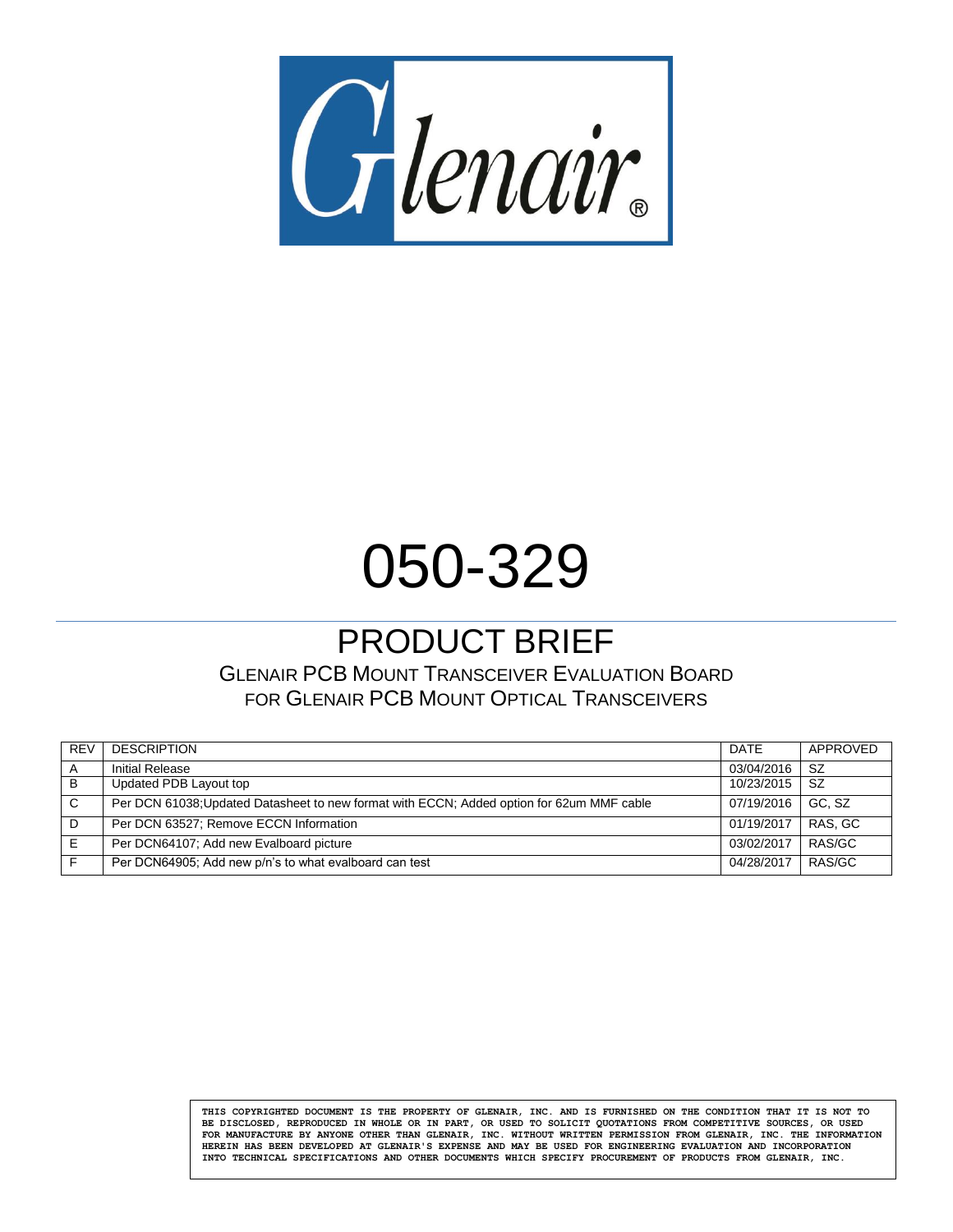## **050-329 PRODUCT BRIEF Evaluation Board For Glenair PCB Mount Optical Transceivers**





The 050-329 Evaluation boards can be used to evaluate multiple types of Glenair PCB Mount Optical transceivers (UUT). The evaluation board has been designed for high data rate operation and incorporates 4 SMA connectors that interface with high speed 100 ohm differential lines which can support testing products up to 10Gbps data rates for both multi-mode and single mode applications.

The evaluation board is designed as an interface to allow evaluation of the Optical Transmitter and the Optical receiver on the board mount transceiver module. Devices are powered through the 3.3V and GND connections.

For the transmitter, Fault condition (TX-Fault) can be monitored via a test point and the Transmitter disable (TX-Disable) can be controlled via a Jumper.

For the receiver, loss of signal (LOS) state can be monitored via a test point.

#### **KEY FEATURES/BENEFITS**

- Supports large variety of Optical tranceivers suitable for Harsh Environment (Wide temperature ranges and Extremely High Vibration)
	- o 1 Gbps to 10 Gbps

#### **APPLICATIONS**

- As an evaluation tool for Glenair Opto-electronic modules which are suited to Harsh Environment Applications such as: Airborne, Tactical Military, Oil and Gas, Railway and Shipboard
	- o Ethernet, Fibre Channel, 1x, 2x, 4x, 8x, SFPDP, Aurora
	- Video (DVI, SMPTE, ARINC818, etc)



©2016 Glenair, Inc. **REV: F** US Cage Code 06324 Printed in USA **GLENAIR, INC.** ∙ 1211 AIR WAY ∙ GLENDALE, CA 91201-2497∙ TEL: 818-247-6000∙ FAX: 818-500-9912 [www.glenair.com](http://www.glenair.com/) PAGE 2 of 4 E-mail: [sales@glenair.com](mailto:sales@glenair.com)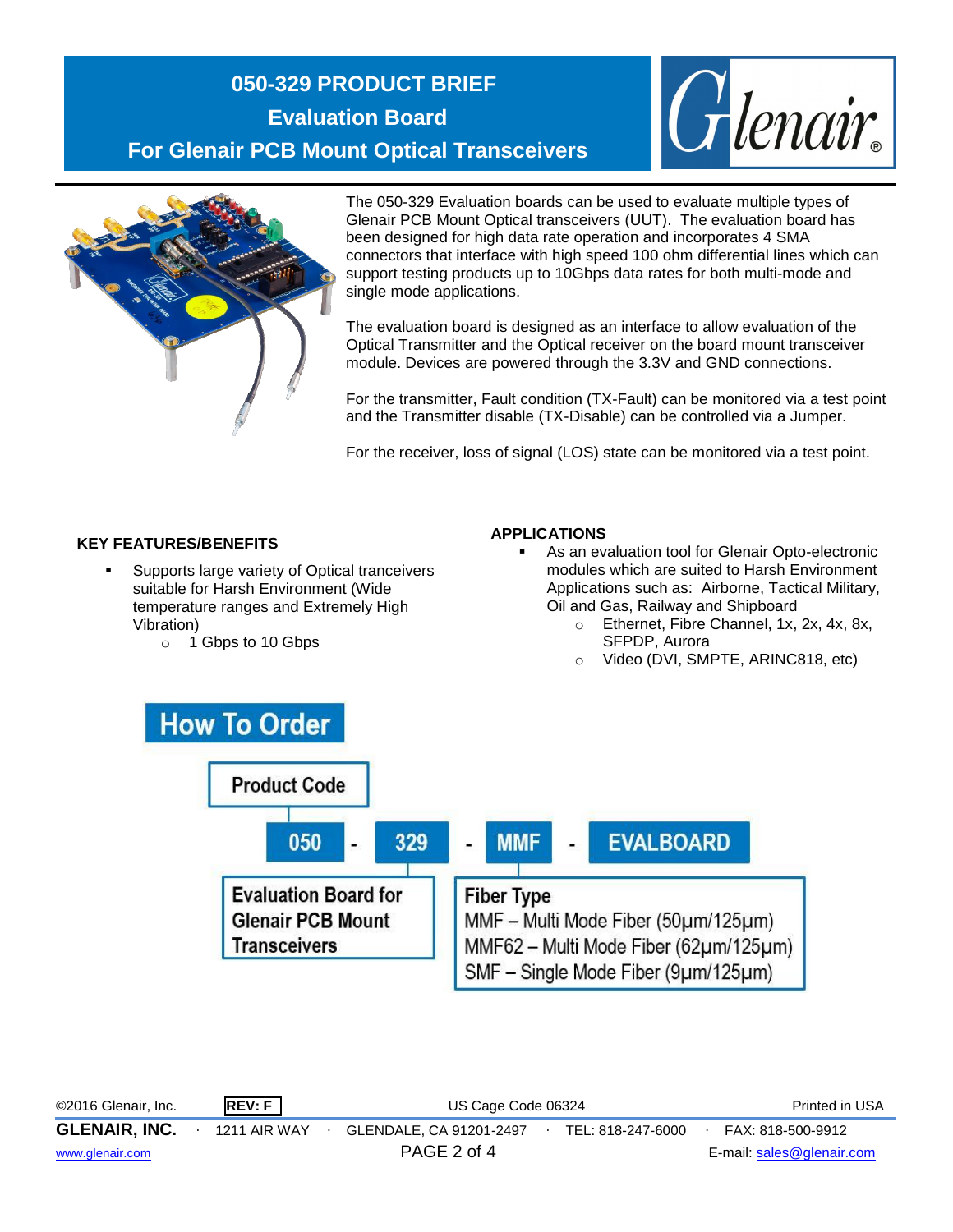### **050-329 PRODUCT BRIEF**

**Evaluation Board**



**For Glenair PCB Mount Optical Transceivers**

#### *What is included with 050-329:*

- The 050-329-**MMF**-EVALBOARD kit includes the following:
	- o Evaluation board PCBA 990-05044
	- o 050-329 Datasheet
	- o 2 fiber optic MMF test jumper cables (1-2m, 50µm/125µm, GC connector to LC connector)
	- o 1 LC to LC adapter

| 050-329-MMF-EVALBOARD | USED TO TEST THE FOLLOWING:                             |
|-----------------------|---------------------------------------------------------|
|                       | 050-315 (850nm VCSEL MMF XCVR, 0.1-5 Gbps)              |
|                       | 050-321 (1300nm LED MMF XCVR, 0.05-.2 Gbps)             |
|                       | 050-327 (850nm VCSEL MMF XCVR, 5-10 Gbps)               |
|                       | 050-348 (850nm VCSEL MMF EMI Shielded XCVR, 0.1-5 Gbps) |
|                       | 050-389 (850nm VCSEL MMF SMPTE XCVR, 2.97 Gbps)         |

- The 050-329-**MMF62**-EVALBOARD kit includes the following:
	- o Evaluation board PCBA 990-05044
	- o 050-329 Datasheet
	- $\circ$  2 fiber optic MMF test jumper cables (1-2m, 62µm/125µm, GC connector to LC connector)
	- o 1 LC to LC adapter

| 050-329-MMF62-EVALBOARD   USED TO TEST THE FOLLOWING:   |
|---------------------------------------------------------|
| 050-315 (850nm VCSEL MMF XCVR, 0.1-5 Gbps)              |
| 050-321 (1300nm LED MMF XCVR, 0.05-.2 Gbps)             |
| 050-327 (850nm VCSEL MMF XCVR, 5-10 Gbps)               |
| 050-348 (850nm VCSEL MMF EMI Shielded XCVR, 0.1-5 Gbps) |
| 050-389 (850nm VCSEL MMF SMPTE XCVR, 2.97 Gbps)         |

- The 050-329-**SMF**-EVALBOARD kit includes the following:
	- o Evaluation board PCBA
	- o 050-329 Datasheet
	- o 2 fiber optic SMF test jumper cables (1-2m, SMF 9 µm /125µm , GC connector to LC connector)
	- o 1 LC to LC adapter

| 050-329-SMF-EVALBOARD | USED TO TEST THE FOLLOWING:                          |  |  |  |  |
|-----------------------|------------------------------------------------------|--|--|--|--|
|                       | 050-318 (1310 nm FP SMF XCVR, 0.1-1.25 Gbps)         |  |  |  |  |
|                       | 050-324 (1310 nm DFB SMF XCVR, 0.1-4.25 Gbps)        |  |  |  |  |
|                       | 050-328 (1310 nm DFB SMF XCVR, 5-10.5 Gbps)          |  |  |  |  |
|                       | 050-340 (1310/1550 nm FP/FP SMF XCVR, 0.1-1.25 Gbps) |  |  |  |  |
|                       | 050-341 (1270/1330 nm DFB/DFB SMF XCVR, 10 Gbps)     |  |  |  |  |
|                       | 050-342 (CWDM DFB SMF XCVR, 0.1-2.5 Gbps)            |  |  |  |  |
|                       | 050-343 (CWDM DFB SMF XCVR, 5-10.5 Gbps)             |  |  |  |  |
|                       | 050-352 (1310 nm FP SMF XCVR, 0.05-0.2 Gbps)         |  |  |  |  |
|                       | 050-354 (1310 nm FP SMF XCVR, 2.5-5 Gbps)            |  |  |  |  |
|                       | 050-379 (CWDM DFB SMF XCVR, 1.5 Gbps)                |  |  |  |  |
|                       | 050-393 (CWDM DFB SMF XCVR, 1.5 Mbps)                |  |  |  |  |

| ©2016 Glenair, Inc.  | REV: F       | US Cage Code 06324 |                         |  |                   | Printed in USA |                           |  |
|----------------------|--------------|--------------------|-------------------------|--|-------------------|----------------|---------------------------|--|
| <b>GLENAIR, INC.</b> | 1211 AIR WAY |                    | GLENDALE, CA 91201-2497 |  | TEL: 818-247-6000 |                | FAX: 818-500-9912         |  |
| www.glenair.com      |              |                    | PAGE 3 of 4             |  |                   |                | E-mail: sales@glenair.com |  |